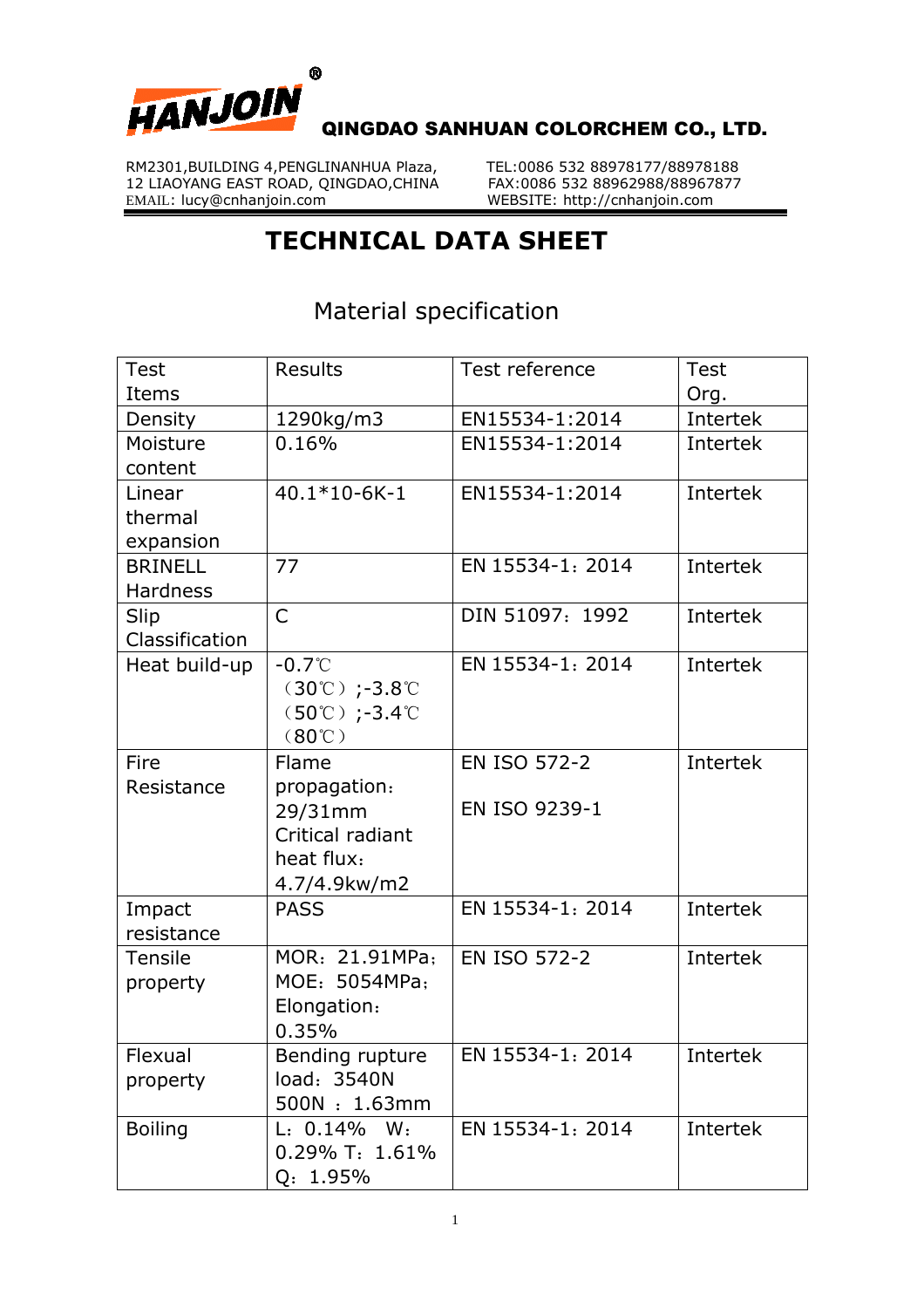

QINGDAO SANHUAN COLORCHEM CO., LTD.

RM2301,BUILDING 4, PENGLINANHUA Plaza, TEL:0086 532 88978177/88978188<br>12 LIAOYANG EAST ROAD, OINGDAO,CHINA FAX:0086 532 88962988/88967877 12 LIAOYANG EAST ROAD, QINGDAO, CHINA EMAIL: lucy@cnhanjoin.com

WEBSITE: http://cnhanjoin.com

| Heat recovery       | $L: 0.06\%$ W:<br>$0.03\%$ Q: $0.11\%$ | EN 15534-1: 2014       | Intertek   |
|---------------------|----------------------------------------|------------------------|------------|
| Punching            | Nail: 70N/mm2<br>Staple: 24N/mm2       | EN 15534-1: 2014       | Intertek   |
| Water               | $L: 0.09\%$ W:                         | EN 15534-1: 2014       | Intertek   |
| absorption          | $0.32\%$ T: 3.05%                      |                        |            |
| $(28 \text{ days})$ | $Q: 5.05\%$                            |                        |            |
| Freeze-thaw         | Fmax: 3.39%                            | EN 15534-1: 2014       | Intertek   |
| Resistance          |                                        |                        |            |
| Fungi               | 0 grad                                 | ISO16869-2008          | Intertek   |
| Classification      |                                        |                        |            |
| Color fastness      | 720h 4grad                             | ISO4892-2-2013         | <b>SGS</b> |
|                     | (depend on the                         |                        |            |
|                     | product color)                         |                        |            |
| <b>OIT TEST</b>     | $>$ 35 $min$                           | <b>ASTM D3895-07</b>   | <b>SGS</b> |
| Formaldehyde        | Pass                                   | EN717-1:2004           | <b>SGS</b> |
| TeCP and PCP        | <b>ND</b>                              | ZEK 01.4-08            | <b>SGS</b> |
| Phthalate           | <b>ND</b>                              | BS EN15777:2009        | <b>SGS</b> |
| <b>PAHs</b>         | <b>PASS</b>                            | GS2014:01 PAK          | <b>BV</b>  |
| Cadmium             | <b>ND</b>                              | <b>US EPA</b>          | <b>BV</b>  |
|                     |                                        |                        |            |
|                     |                                        | 3050B/3051/3052        |            |
| <b>SVHC</b>         | <b>PASS</b>                            | <b>REACH(EC)1907/2</b> | <b>BV</b>  |
|                     |                                        | 006                    |            |

\*The data is based on the test for 150H21-B

| Maximun Joist Span and Deck Loading (for Commercial) |                   |         |  |  |
|------------------------------------------------------|-------------------|---------|--|--|
| <b>DECKING</b>                                       | <b>JOIST SPAN</b> | LOADING |  |  |
| $145*30$ mm                                          | 300mm             | 250kg   |  |  |
| $145*21$ mm                                          | 250 <sub>mm</sub> | 200kg   |  |  |

| Maximun Joist Span and Deck Loading (for Residential) |                   |         |  |  |
|-------------------------------------------------------|-------------------|---------|--|--|
| DECKING                                               | <b>JOIST SPAN</b> | LOADING |  |  |
| $145*30mm$                                            | 400mm             | 250kg   |  |  |
| $145*21$ mm                                           | 300mm             | 120kg   |  |  |